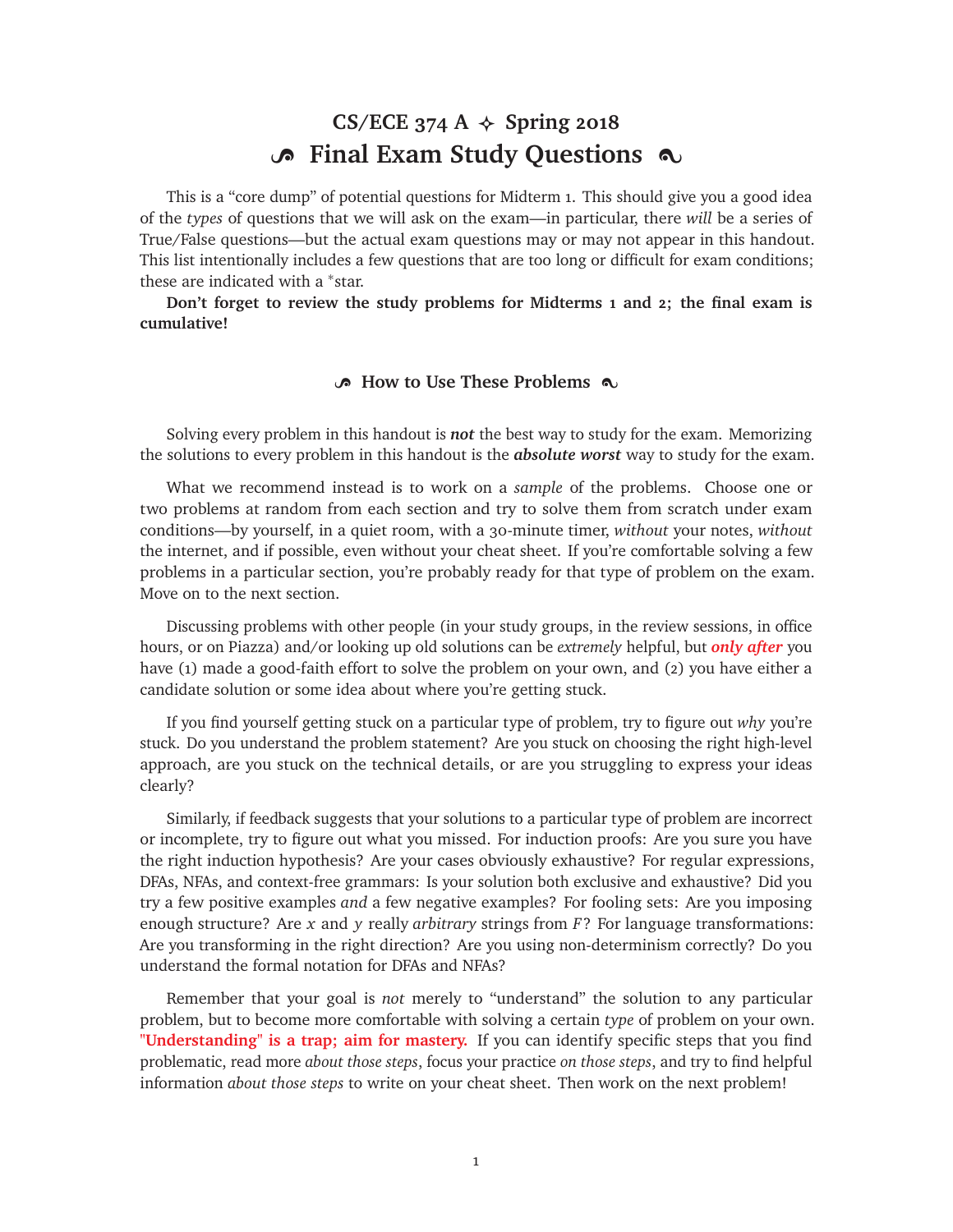## **True or False? (All from previous final exams)**

For each of the following questions, indicate *every* correct answer by marking the "Yes" box, and indicate *every* incorrect answer by marking the "No" box. Assume  $P \neq NP$ . If there is any other ambiguity or uncertainty about an answer, mark the "No" box. For example:



The actual exam will include forty true/false questions. Each correct choice will be worth 1/2 point, each incorrect choice will be worth −¼ point, and each **IDK** will be worth + ⅛ point.

1. Which of the following is a good English specification of a recursive function that can be used to compute the edit distance between two strings  $A[1..n]$  and  $B[1..n]$ ?

| Yes | <b>No</b> | <i>Edit</i> ( $i$ , $j$ ) is the answer for $i$ and $j$ .                              |
|-----|-----------|----------------------------------------------------------------------------------------|
| Yes | No        | <i>Edit</i> ( <i>i</i> , <i>j</i> ) is the edit distance between $A[i]$ and $B[i]$ .   |
| Yes | No        | <i>Edit</i> $[1n, 1n]$ stores the edit distances for all prefixes.                     |
| Yes | <b>No</b> | <i>Edit</i> ( <i>i</i> , <i>j</i> ) is the edit distance between $A[in]$ and $B[jn]$ . |
| Yes | No.       | $Edit[i, j]$ is the value stored at row <i>i</i> and column <i>j</i> of the table.     |

2. Which of the following statements are true for *every* language  $L \subseteq \{0, 1\}^*$ ?

| Yes | No  | $L$ is non-empty.                                                   |
|-----|-----|---------------------------------------------------------------------|
| Yes | No. | $L$ is infinite.                                                    |
| Yes | No  | L contains the empty string $\varepsilon$ .                         |
| Yes | No. | $L^*$ is infinite.                                                  |
| Yes | No  | $L^*$ is regular.                                                   |
| Yes | No  | L is accepted by some DFA if and only if L is accepted by some NFA. |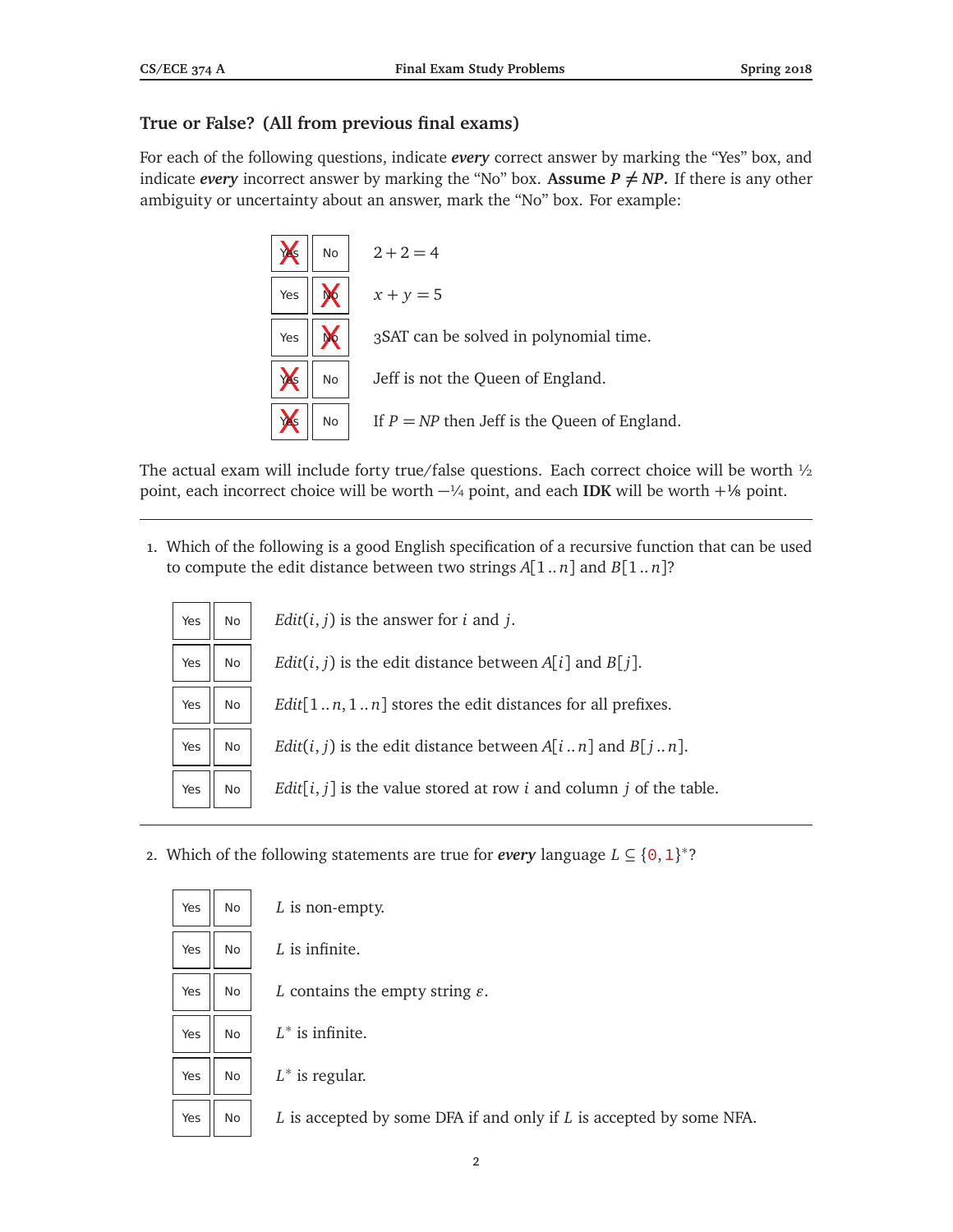2. (continued) Which of the following are true for *every* language  $L \subseteq \{0, 1\}^*$ ?



*L* is described by some regular expression if and only if *L* is rejected by some NFA.



*L* is accepted by some DFA with 42 states if and only if *L* is accepted by some NFA with 42 states.



 $Yes \parallel No \parallel If L is decidable, then L is infinite.$ 

 $Yes \parallel No \parallel If L is not decidable, then L is infinite.$ 

 $Yes \parallel No \parallel If L$  is not regular, then *L* is undecidable.

 $Yes \parallel No \parallel If L$  has an infinite fooling set, then *L* is undecidable.



 $Yes \parallel No \parallel H$  *If L* has a finite fooling set, then *L* is decidable.

Yes  $\parallel$  No

If *L* is the union of two regular languages, then its complement  $\overline{L}$  is regular.



If *L* is the union of two regular languages, then its complement  $\overline{L}$  is context-free.



 $Yes \parallel No \parallel If L$  is the union of two decidable languages, then *L* is decidable.



 $Yes \parallel No \parallel H$  is the union of two undecidable languages, then *L* is undecidable.

Yes  $\parallel$  No

*L* is accepted by some NFA with 374 states if and only if *L* is accepted by some DFA with 374 states.

If  $L \notin P$ , then *L* is not regular.

Yes  $\parallel$  No  $\parallel$  *L* is decidable if and only if its complement  $\overline{L}$  is undecidable.

Yes  $\parallel$  No  $\parallel$  Both *L* and its complement  $\overline{L}$  are decidable.

3. Which of the following statements are true for **at least one** language  $L \subseteq \{0, 1\}^*$ ?

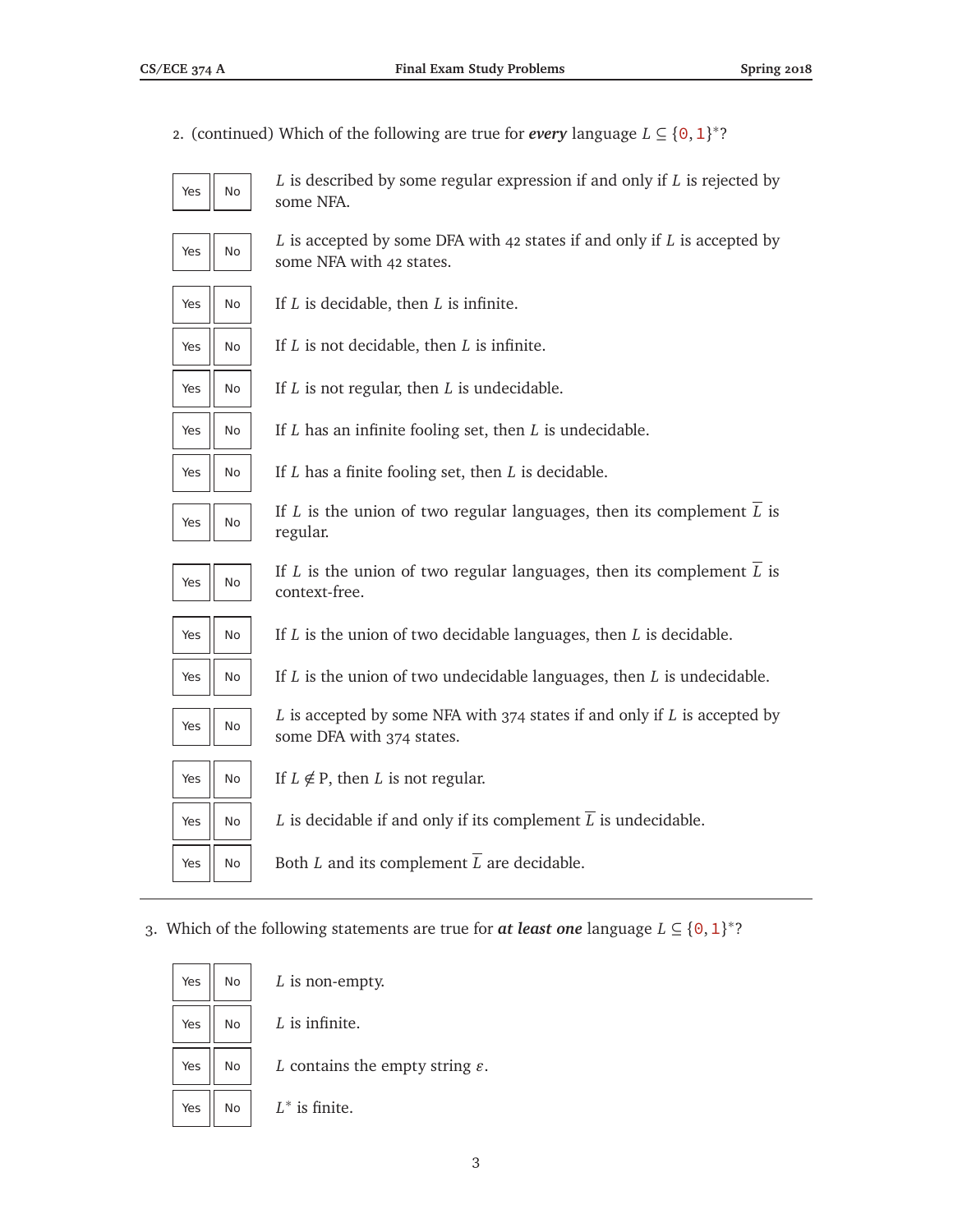| <b>No</b><br>Yes | $L^*$ is not regular.                                                                       |
|------------------|---------------------------------------------------------------------------------------------|
| <b>No</b><br>Yes | L is not regular but $L^*$ is regular.                                                      |
| No<br>Yes        | L is finite and L is undecidable.                                                           |
| <b>No</b><br>Yes | L is decidable but $L^*$ is not decidable.                                                  |
| Yes<br><b>No</b> | L is not decidable but $L^*$ is decidable.                                                  |
| <b>No</b><br>Yes | $L$ is the union of two decidable languages, but $L$ is not decidable.                      |
| Yes<br><b>No</b> | L is the union of two undecidable languages, but L is decidable.                            |
| Yes<br>No        | L is accepted by an NFA with 374 states, but L is not accepted by a DFA<br>with 374 states. |
| <b>No</b><br>Yes | L is accepted by an DFA with 374 states, but L is not accepted by a NFA<br>with 374 states. |
| No<br>Yes        | L is regular and $L \notin P$ .                                                             |

3. (continued) Which of the following are true for **at least one** language  $L \subseteq \{0, 1\}^*$ ?

4. Let *M* be a standard Turing machine (with a single one-track tape and a single head) that *decides* the regular language 0 ∗1 ∗ . Which of the following *must* be true?

| Yes | <b>No</b> | Given an empty initial tape, M eventually halts.                    |  |
|-----|-----------|---------------------------------------------------------------------|--|
| Yes | <b>No</b> | <i>M</i> accepts the string 1111.                                   |  |
| Yes | <b>No</b> | <i>M</i> rejects the string $0110$ .                                |  |
| Yes | No.       | M moves its head to the right at least once, given input 1100.      |  |
| Yes | No        | M moves its head to the right at least once, given input $0101$ .   |  |
| Yes | No.       | M never accepts before reading a blank.                             |  |
| Yes | No        | For some input string, M moves its head to the left at least once.  |  |
| Yes | No        | For some input string, M changes at least one symbol on the tape.   |  |
| Yes | No.       | M always halts.                                                     |  |
| Yes | No.       | If M accepts a string w, it does so after at most $O( w ^2)$ steps. |  |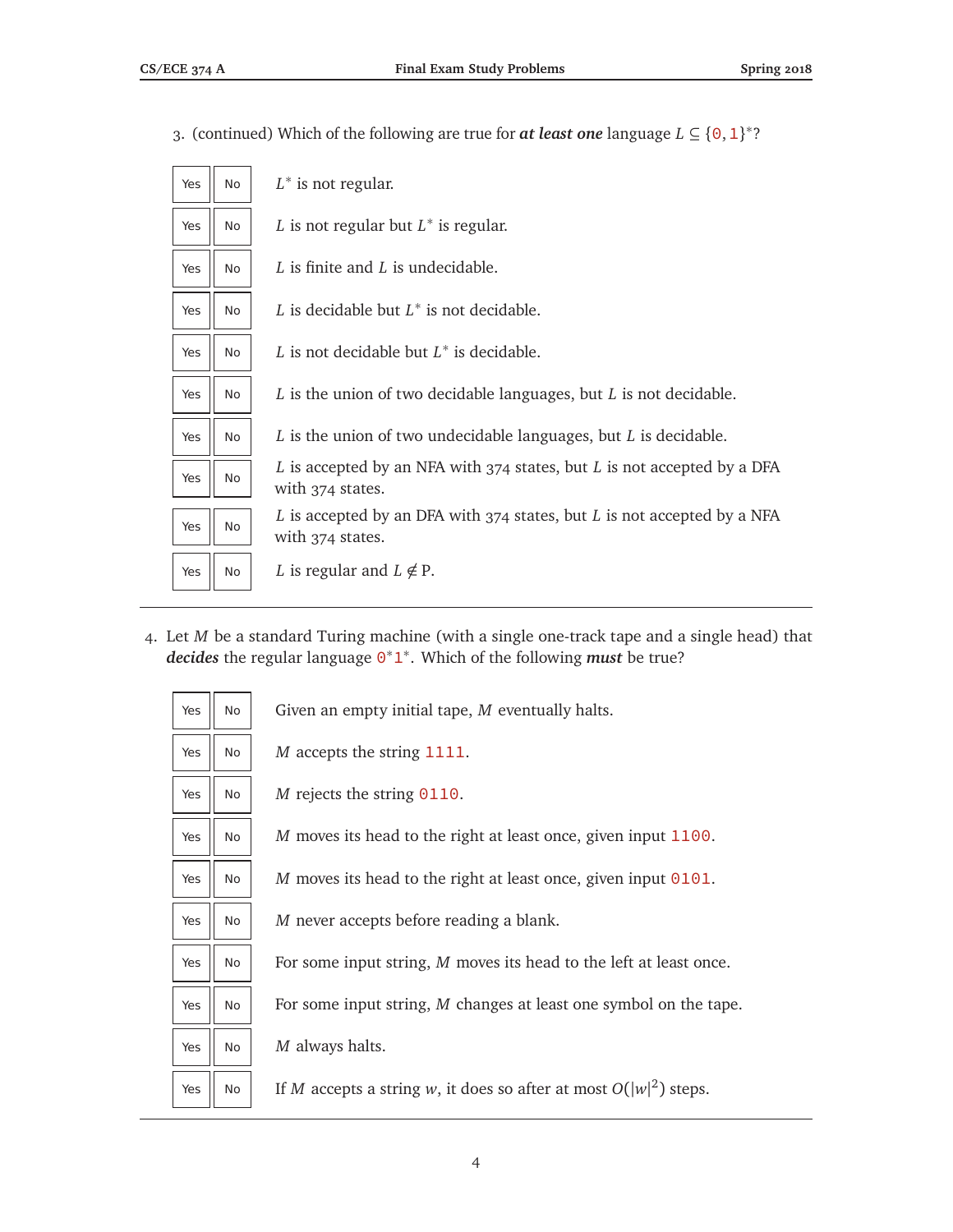5. Which of the following languages over the alphabet {0,1} are *regular*?

| Yes | No | $\{ \Theta^m \mathbf{1}^n \mid m \geq 0 \text{ and } n \geq 0 \}$                   |
|-----|----|-------------------------------------------------------------------------------------|
| Yes | No | All strings with the same number of $\Theta$ s and 1s                               |
| Yes | No | Binary representations of all positive integers divisible by 17                     |
| Yes | No | Binary representations of all prime numbers less than 10 <sup>100</sup>             |
| Yes | No | $\{ww   w$ is a palindrome}                                                         |
| Yes | No | $\{w x w \mid w \text{ is a palindrome and } x \in \{0, 1\}^*\}$                    |
| Yes | No | $\{ \langle M \rangle \mid M \text{ accepts a finite number of non-palindromes} \}$ |

6. Which of the following languages/decision problems are *decidable*?

| Yes | <b>No</b> | Ø                                                                                                     |
|-----|-----------|-------------------------------------------------------------------------------------------------------|
| Yes | <b>No</b> | $\left\{\Theta^n\mathbb{1}^{2n}\Theta^n\mathbb{1}^{2n} \middle  n\geq 0\right\}$                      |
| Yes | No        | $\{ww \mid w \text{ is a palindrome}\}\$                                                              |
| Yes | No        | $\{\langle M \rangle \mid M \text{ accepts } \langle M \rangle \bullet \langle M \rangle \}$          |
| Yes | No        | $\{ \langle M \rangle \mid M \text{ accepts a finite number of non-palindromes} \}$                   |
| Yes | <b>No</b> | $\{\langle M \rangle \# w \mid M \text{ accepts } ww\}$                                               |
| Yes | No        | $\{(M) \# w \mid M \text{ accepts } ww \text{ after at most }  w ^2 \text{ transitions}\}\$           |
| Yes | <b>No</b> | Given an NFA $N$ , is the language $L(N)$ infinite?                                                   |
| Yes | No        | Given a context-free grammar $G$ and a string $w$ , is $w$ in the language<br>$L(G)$ ?                |
| Yes | <b>No</b> | Given an undirected graph G, does G contain a Hamiltonian cycle?                                      |
| Yes | No        | Given two Turing machines M and $M'$ , is there a string w that is accepted<br>by both $M$ and $M'$ ? |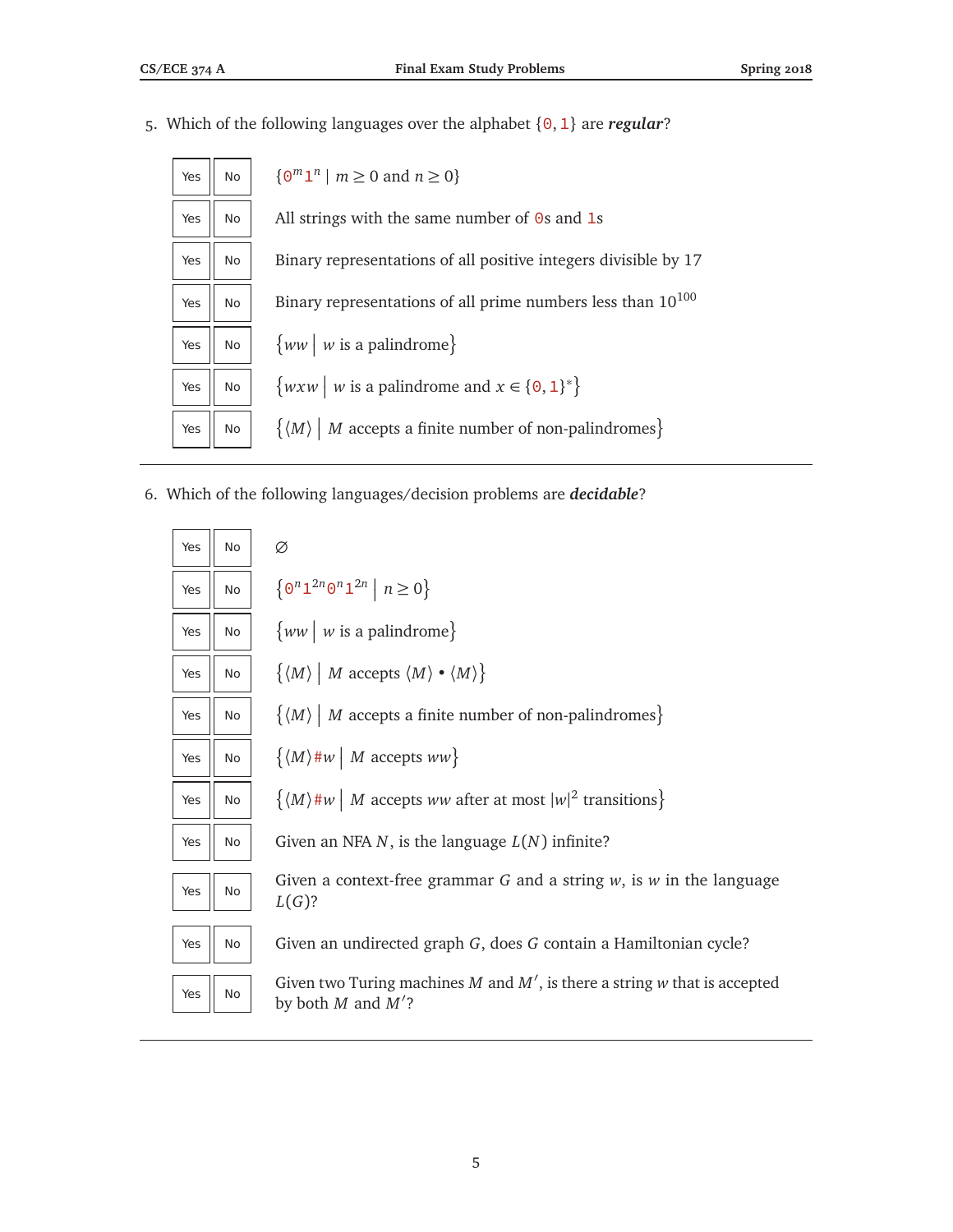7. Which of the following languages can be proved undecidable *using Rice's Theorem*?

| Yes | No | $\{0^n1^{2n}0^n1^{2n} \mid n \ge 0\}$                                                                            |
|-----|----|------------------------------------------------------------------------------------------------------------------|
| Yes | No | $\{ \langle M \rangle \mid M \text{ accepts an infinite number of strings} \}$                                   |
| Yes | No | $\{ \langle M \rangle \mid M \text{ accepts a finite number of strings} \}$                                      |
| Yes | No | $\{\langle M\rangle \mid M \text{ accepts either } \langle M\rangle \text{ or } \langle M\rangle^R\}$            |
| Yes | No | $\{\langle M\rangle \mid M \text{ accepts both } \langle M\rangle \text{ and } \langle M\rangle^R\}$             |
| Yes | No | $\{ \langle M \rangle \mid M \text{ does not accept exactly } 374 \text{ palindromes} \}$                        |
| Yes | No | $\{ \langle M \rangle \mid M \text{ accepts some string } w \text{ after at most }  w ^2 \text{ transitions} \}$ |
| Yes | No | $\{(M) \# w \mid M \text{ rejects } w \text{ after at most }  w ^2 \text{ transitions}\}\$                       |

8. Recall the halting language HALT =  $\{ \langle M \rangle \# w \mid M \text{ halts on input } w \}$ . Which of the following statements about its complement  $\overline{H_{\text{ALT}}} = \Sigma^* \setminus H_{\text{ALT}}$  are true?

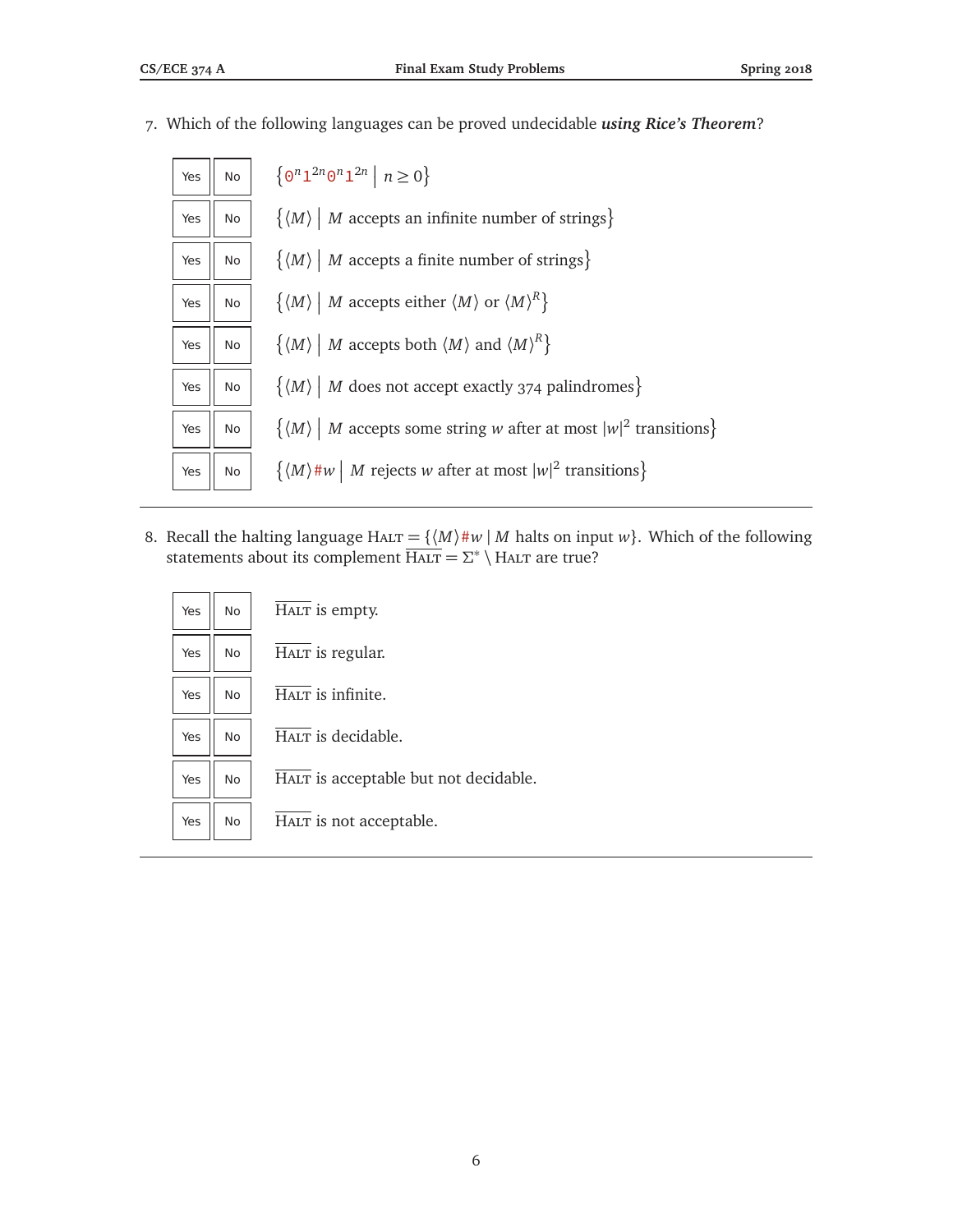9. Suppose some language  $A \in \{0, 1\}^*$  reduces to another language  $B \in \{0, 1\}^*$ . Which of the following statements *must* be true?

| Yes | No        | A Turing machine that recognizes A can be used to construct a Turing<br>machine that recognizes B. |
|-----|-----------|----------------------------------------------------------------------------------------------------|
| Yes | <b>No</b> | A is decidable.                                                                                    |
| Yes | <b>No</b> | If B is decidable then A is decidable.                                                             |
| Yes | <b>No</b> | If $A$ is decidable then $B$ is decidable.                                                         |
| Yes | <b>No</b> | If $B$ is NP-hard then $A$ is NP-hard.                                                             |
| Yes | No.       | If A has no polynomial-time algorithm then neither does $B$ .                                      |

10. Suppose there is a *polynomial-time* reduction from problem *A* to problem *B*. Which of the following statements *must* be true?

|     |     | Problem <i>B</i> is NP-hard.                                               |
|-----|-----|----------------------------------------------------------------------------|
| Yes | No. |                                                                            |
| Yes | No. | A polynomial-time algorithm for $B$ can be used to solve $A$ in polynomial |
|     |     | time.                                                                      |
| Yes | No  | If B has no polynomial-time algorithm then neither does A.                 |
|     |     |                                                                            |
| Yes | No. | If A is NP-hard and B has a polynomial-time algorithm then $P = NP$ .      |
|     |     |                                                                            |
| Yes | No. | If <i>B</i> is NP-hard then <i>A</i> is NP-hard.                           |
|     |     |                                                                            |
| Yes | No  | If $B$ is undecidable then $A$ is undecidable.                             |

- 11. Consider the following pair of languages:
	- HAMPATH  $:= \{ G \mid G \text{ contains a Hamiltonian path} \}$
	- CONNECTED  $:= \{ G \mid G \text{ is connected} \}$

(For concreteness, assume that in both of these languages, graphs are represented by their adjacency matrices.) Which of the following *must* be true, assuming  $P \neq NP$ ?

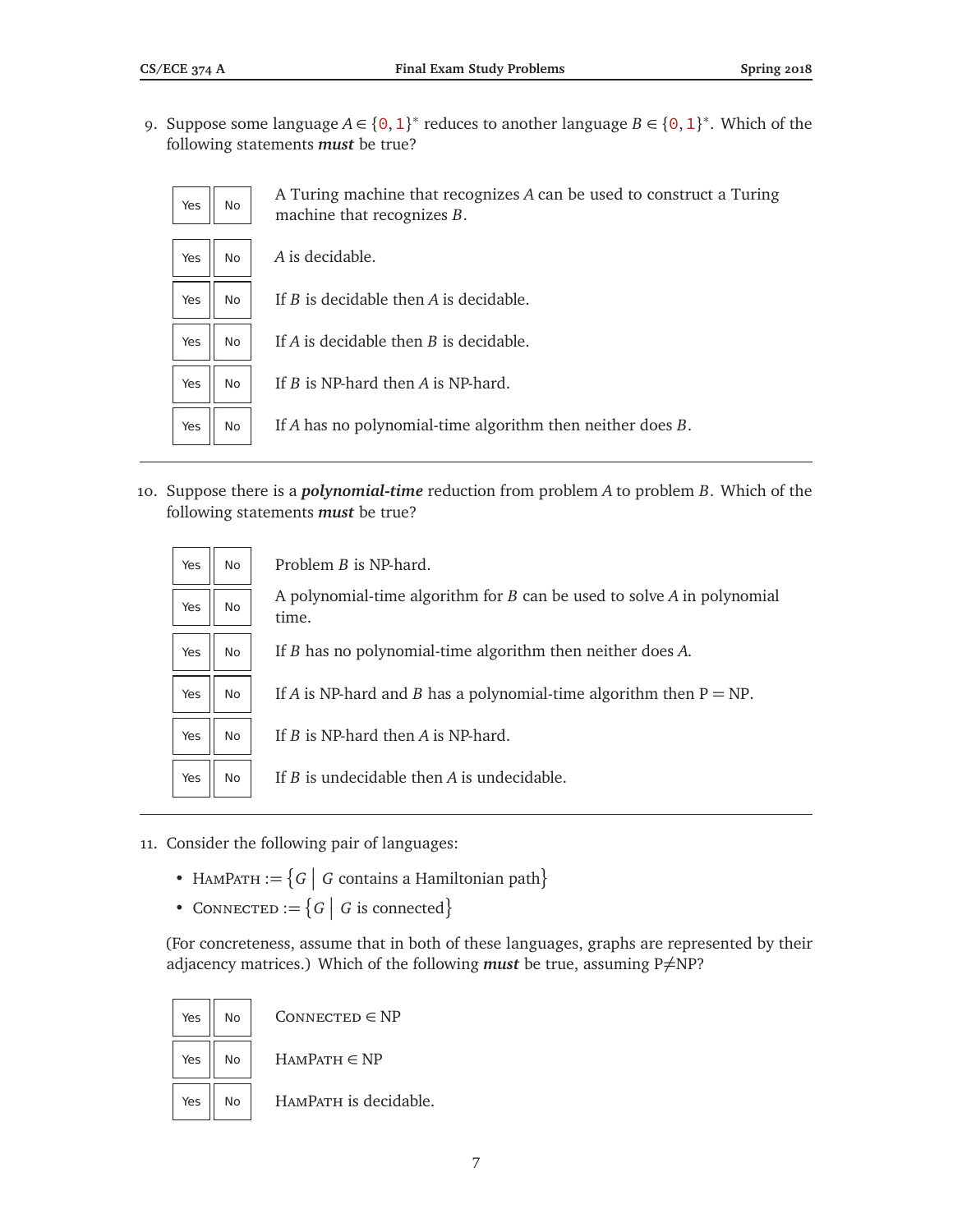

 $Yes \parallel No \parallel$  There is no polynomial-time reduction from HAMPATH to CONNECTED.

Yes  $\parallel$  No  $\parallel$  There is no polynomial-time reduction from CONNECTED to HAMPATH.

- 12. Consider the following pair of languages:
	- HAMPATH :=  $\{G \mid G$  is a directed graph with a Hamiltonian path $\}$
	- Acyclic  $:= \{ G \mid G$  is a directed acyclic graph $\}$

(For concreteness, assume that in both of these languages, graphs are represented by their adjacency matrices.) Which of the following *must* be true, assuming  $P\neq NP$ ?



13. Suppose we want to prove that the following language is undecidable.

ALWAYSHALTS :=  $\{ \langle M \rangle \mid M \text{ halts on every input string} \}$ 

Rocket J. Squirrel a reduction from the standard halting language

 $H_{\text{ALT}} := \{ \langle M \rangle \# w \mid M \text{ halts on inputs } w \}.$ 

Specifically, given a Turing machine DECIDEALWAYSHALTS that decides ALWAYSHALTS, Rocky claims that the following Turing machine DECIDEHALT decides HALT.

| DECIDEHALT $(\langle M \rangle \# w)$ :         |                                            |  |
|-------------------------------------------------|--------------------------------------------|--|
|                                                 | Encode the following Turing machine $M'$ : |  |
|                                                 | $M'(x)$ :                                  |  |
|                                                 | if $M$ accepts $w$                         |  |
|                                                 | reject                                     |  |
|                                                 | if $M$ rejects $w$                         |  |
|                                                 | accept                                     |  |
| return DECIDEALWAYSHALTS $(\langle M' \rangle)$ |                                            |  |

Which of the following statements is true *for all* inputs  $\langle M \rangle \# w$ ?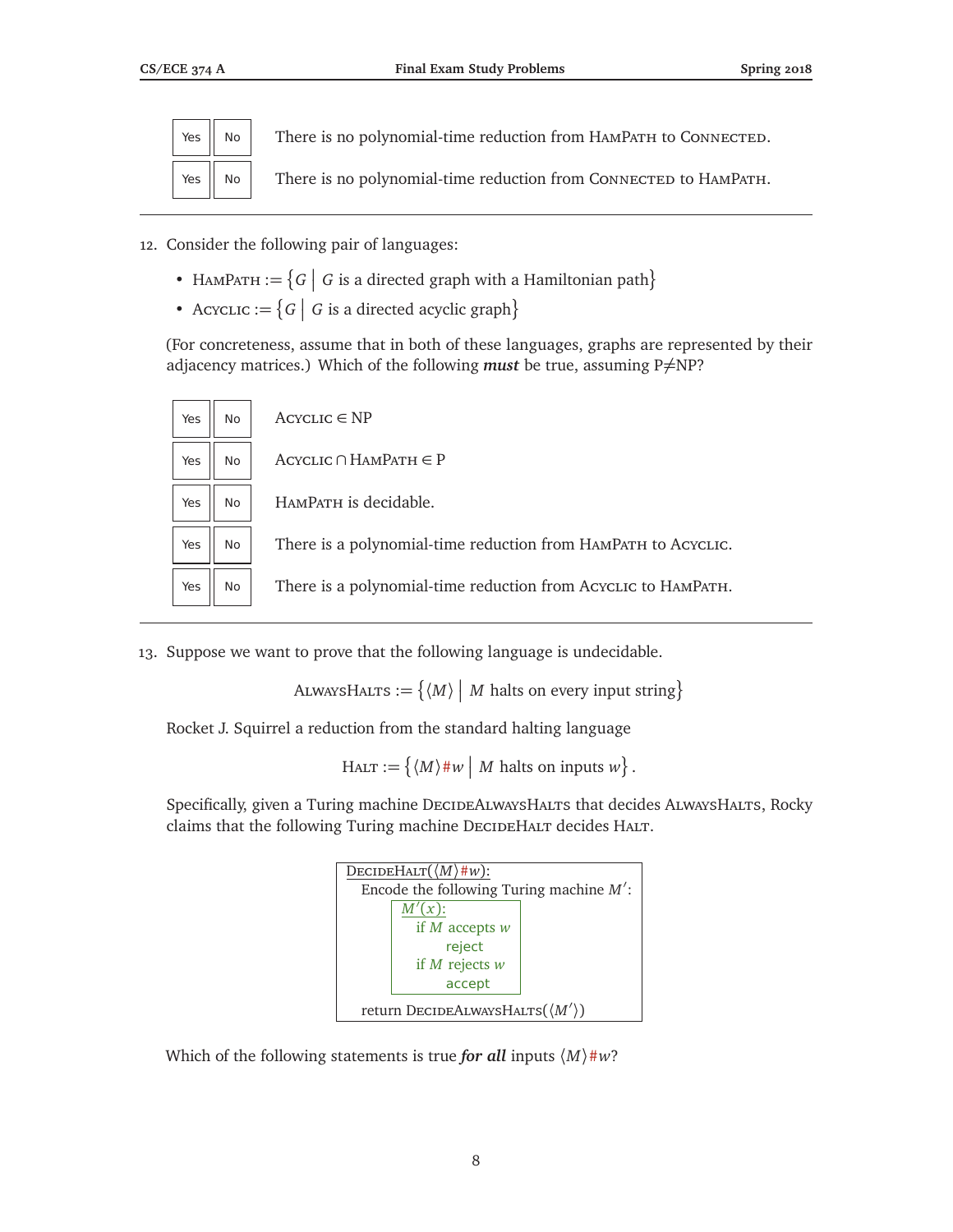| Yes | No. | If M accepts w, then $M'$ halts on every input string.                        |
|-----|-----|-------------------------------------------------------------------------------|
| Yes | No. | If M rejects w, then $M'$ halts on every input string.                        |
| Yes | No. | If M diverges on $w$ , then $M'$ halts on every input string.                 |
| Yes | No  | If M accepts w, then DECIDEALWAYSHALTS accepts $\langle M' \rangle$ .         |
| Yes | No. | If M rejects w, then DECIDEHALT rejects $\langle M \rangle$ #w.               |
| Yes | No. | If M diverges on w, then DECIDEALWAYSHALTS diverges on $\langle M' \rangle$ . |
| Yes | No. | DECIDEHALT decides HALT. (That is, Rocky's reduction is correct.)             |

14. Suppose we want to prove that the following language is undecidable.

 $\textsf{MuggLE}:=\big\{\langle M\rangle\ \big|\ M\text{ accepts SCIENCE but rejects MAGIC}\big\}$ 

Professor Potter, your instructor in Defense Against Models of Computation and Other Dark Arts, suggests a reduction from the standard halting language

 $H_{\text{ALT}} := \{ \langle M \rangle \# w \mid M \text{ halts on inputs } w \}.$ 

Specifically, suppose there is a Turing machine DETECTOMUGGLETUM that decides Muggle. Professor Potter claims that the following algorithm decides HALT.

| DECIDEHALT $(\langle M \rangle \# w)$ : |  |  |  |
|-----------------------------------------|--|--|--|
| Encode the following Turing machine:    |  |  |  |
| $RUBBERDuck(x)$ :                       |  |  |  |
| run $M$ on input $w$                    |  |  |  |
| if $x = MAGIC$                          |  |  |  |
| return FALSE                            |  |  |  |
| else                                    |  |  |  |
| return TRUE                             |  |  |  |
| return DETECTOMUGGLETUM( (RUBBERDUCK))  |  |  |  |

Which of the following statements is true *for all* inputs  $\langle M \rangle \# w$ ?

| Yes | <b>No</b> | If <i>M</i> accepts <i>w</i> , then RUBBERDUCK accepts SCIENCE.      |
|-----|-----------|----------------------------------------------------------------------|
| Yes | No.       | If $M$ accepts $w$ , then RUBBERDUCK accepts CHOCOLATE.              |
| Yes | No        | If M rejects w, then RUBBERDUCK rejects MAGIC.                       |
| Yes | No        | If $M$ rejects $w$ , then RUBBERDUCK halts on every input string.    |
| Yes | No        | If $M$ diverges on $w$ , then RUBBERDUCK rejects every input string. |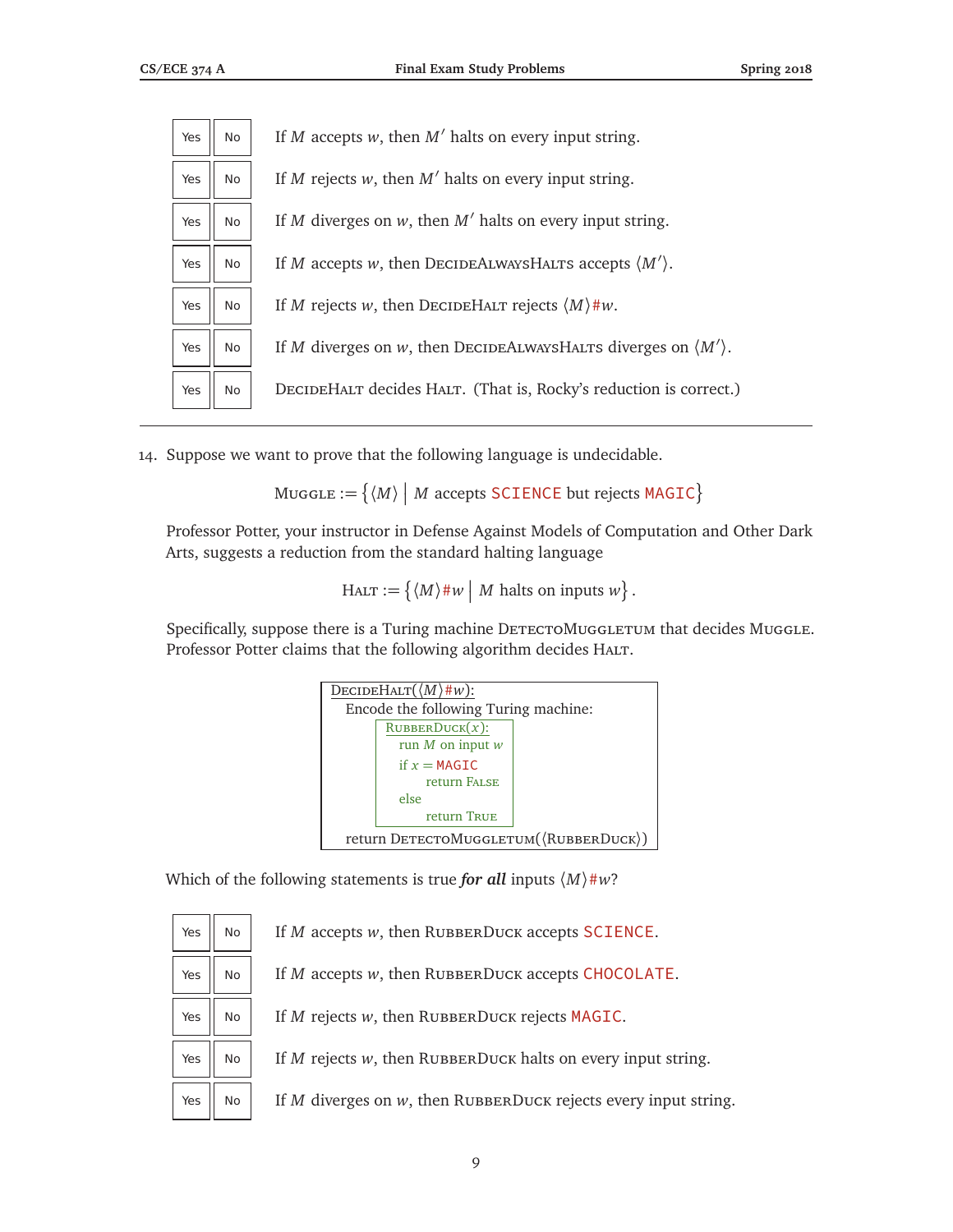| Yes | No        | If M accepts w, then DETECTOMUGGLETUM accepts $\langle$ RUBBERDUCK $\rangle$ .                        |
|-----|-----------|-------------------------------------------------------------------------------------------------------|
| Yes | No        | If M rejects w, then DECIDEHALT rejects $\langle M \rangle$ #w.                                       |
| Yes | <b>No</b> | If M diverges on w, then DECIDEHALT rejects $\langle M \rangle \# w$ .                                |
| Yes | No        | DECIDEHALT decides the language HALT. (That is, Professor Potter's<br>reduction is actually correct.) |
| Yes | No        | DECIDEHALT actually runs (or simulates) RUBBERDUCK.                                                   |
| Yes | No        | Muggle is decidable.                                                                                  |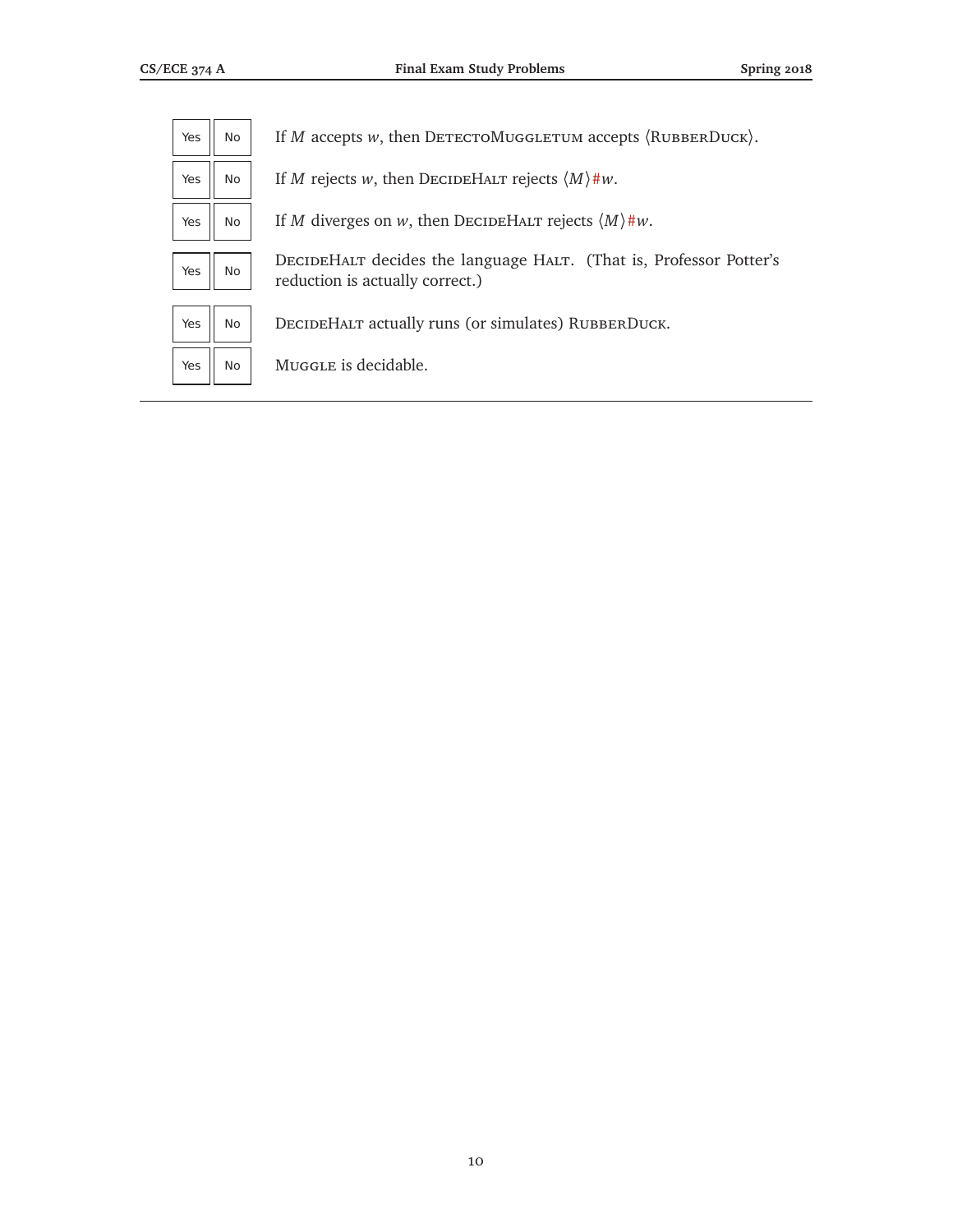#### **NP-hardness**

1. A boolean formula is in *disjunctive normal form* (or *DNF*) if it consists of a *disjunction* (Or) or several *terms*, each of which is the conjunction (AND) of one or more literals. For example, the formula

(*x* ∧ *y* ∧ *z*) ∨ ( *y* ∧ *z*) ∨ (*x* ∧ *y* ∧ *z*)

is in disjunctive normal form. DNF-Sat asks, given a boolean formula in disjunctive normal form, whether that formula is satisfiable.

- (a) Describe a polynomial-time algorithm to solve DNF-Sat.
- (b) What is the error in the following argument that  $P=NP$ ?

Suppose we are given a boolean formula in conjunctive normal form with at most three literals per clause, and we want to know if it is satisfiable. We can use the distributive law to construct an equivalent formula in disjunctive normal form. For example,

 $(x \vee y \vee \overline{z}) \wedge (\overline{x} \vee \overline{y}) \Longleftrightarrow (x \wedge \overline{y}) \vee (y \wedge \overline{x}) \vee (\overline{z} \wedge \overline{x}) \vee (\overline{z} \wedge \overline{y})$ 

Now we can use the algorithm from part (a) to determine, in polynomial time, whether the resulting DNF formula is satisfiable. We have just solved 3Sat in polynomial time. Since 3Sat is NP-hard, we must conclude that P=NP!

- 2. A *relaxed 3-coloring* of a graph *G* assigns each vertex of *G* one of three colors (for example, red, green, and blue), such that *at most one* edge in *G* has both endpoints the same color.
	- (a) Give an example of a graph that has a relaxed 3-coloring, but does not have a proper 3-coloring (where every edge has endpoints of different colors).
	- (b) *Prove* that it is NP-hard to determine whether a given graph has a relaxed 3-coloring.
- 3. An *ultra-Hamiltonian cycle* in *G* is a closed walk *C* that visits every vertex of *G* exactly once, except for *at most one* vertex that *C* visits more than once.
	- (a) Give an example of a graph that contains a ultra-Hamiltonian cycle, but does not contain a Hamiltonian cycle (which visits every vertex exactly once).
	- (b) *Prove* that it is NP-hard to determine whether a given graph contains a ultra-Hamiltonian cycle.
- 4. An *infra-Hamiltonian cycle* in *G* is a closed walk *C* that visits every vertex of *G* exactly once, except for *at most one* vertex that *C* does not visit at all.
	- (a) Give an example of a graph that contains a infra-Hamiltonian cycle, but does not contain a Hamiltonian cycle (which visits every vertex exactly once).
	- (b) *Prove* that it is NP-hard to determine whether a given graph contains a infra-Hamiltonian cycle.
- 5. A *quasi-satisfying assignment* for a 3CNF boolean formula *Φ* is an assignment of truth values to the variables such that *at most one* clause in *Φ* does not contain a true literal. *Prove* that it is NP-hard to determine whether a given 3CNF boolean formula has a quasi-satisfying assignment.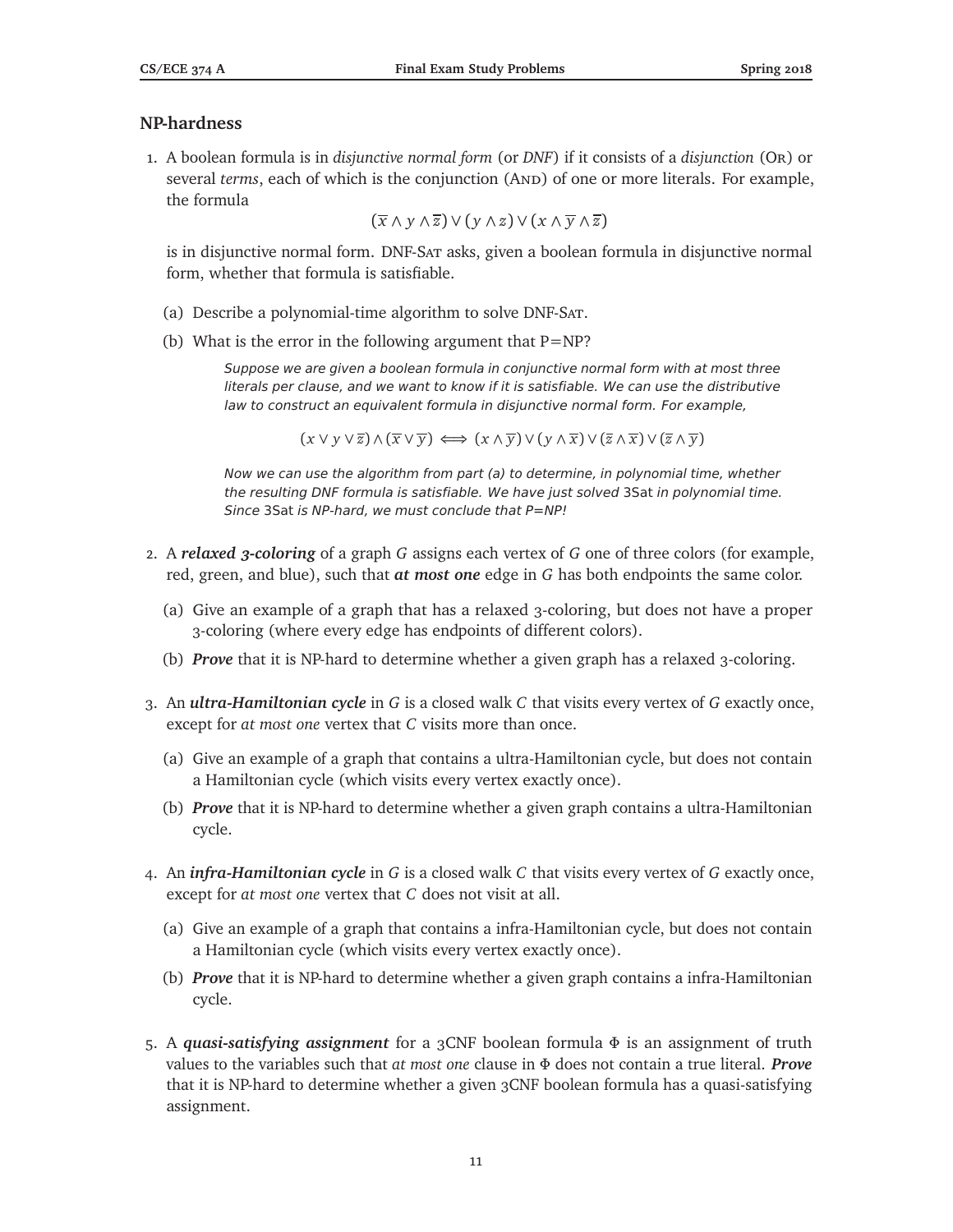- 6. A subset *S* of vertices in an undirected graph *G* is *almost independent* if at most 374 edges in *G* have both endpoints in *S*. Prove that finding the size of the largest almost-independent set of vertices in a given undirected graph is NP-hard.
- 7. Let *G* be an undirected graph with weighted edges. A *heavy Hamiltonian cycle* is a cycle *C* that passes through each vertex of *G* exactly once, such that the total weight of the edges in *C* is more than half of the total weight of all edges in *G*. Prove that deciding whether a graph has a heavy Hamiltonian cycle is NP-hard.



A heavy Hamiltonian cycle. The cycle has total weight 34; the graph has total weight 67.

- 8. (a) A *tonian path* in a graph *G* is a path that goes through at least half of the vertices of *G*. Show that determining whether a graph has a tonian path is NP-hard.
	- (b) A *tonian cycle* in a graph *G* is a cycle that goes through at least half of the vertices of *G*. Show that determining whether a graph has a tonian cycle is NP-hard. [Hint: Use part (a). Or not.]
- 9. Prove that the following variants of SAT is NP-hard. [Hint: Describe reductions from 3SAT.]
	- (a) Given a boolean formula *Φ* in conjunctive normal form, where *each variable appears in at most three clauses*, determine whether *F* has a satisfying assignment. [Hint: First consider the variant where each variable appears in at most **five** clauses.]
	- (b) Given a boolean formula *Φ* in conjunctive normal form *and given one satisfying assignment for Φ*, determine whether *Φ* has at least one other satisfying assignment.
- 10. Jerry Springer and Maury Povich have decided not to compete with each other over scheduling guests during the next talk-show season. There is only one set of Weird People who either host would consider having on their show. The hosts want to divide the Weird People into two (disjoint) groups: those to appear on Jerry's show, and those to appear on Maury's show. (Neither wants to "recycle" a guest that appeared on the other's show.)

Both Jerry and Maury have preferences about which Weird People they are particularly interested in. For example, Jerry wants to be sure to get at least one person who fits the category "had extra-terrestrial affair". Thus, on his list of preferences, he writes " $w_1$  or  $w_3$  or  $w_{45}$ ", since weird people numbered 1, 3, and 45 are the only ones who fit that description. Jerry has other preferences as well, so he lists those also. Similarly, Maury might like to guarantee that his show includes at least one guest who confesses to "really enjoying Rice's theorem". Each potential guest may fall into any number of different categories, such as the person who enjoys Rice's theorem more than the extra-terrestrial affair they had.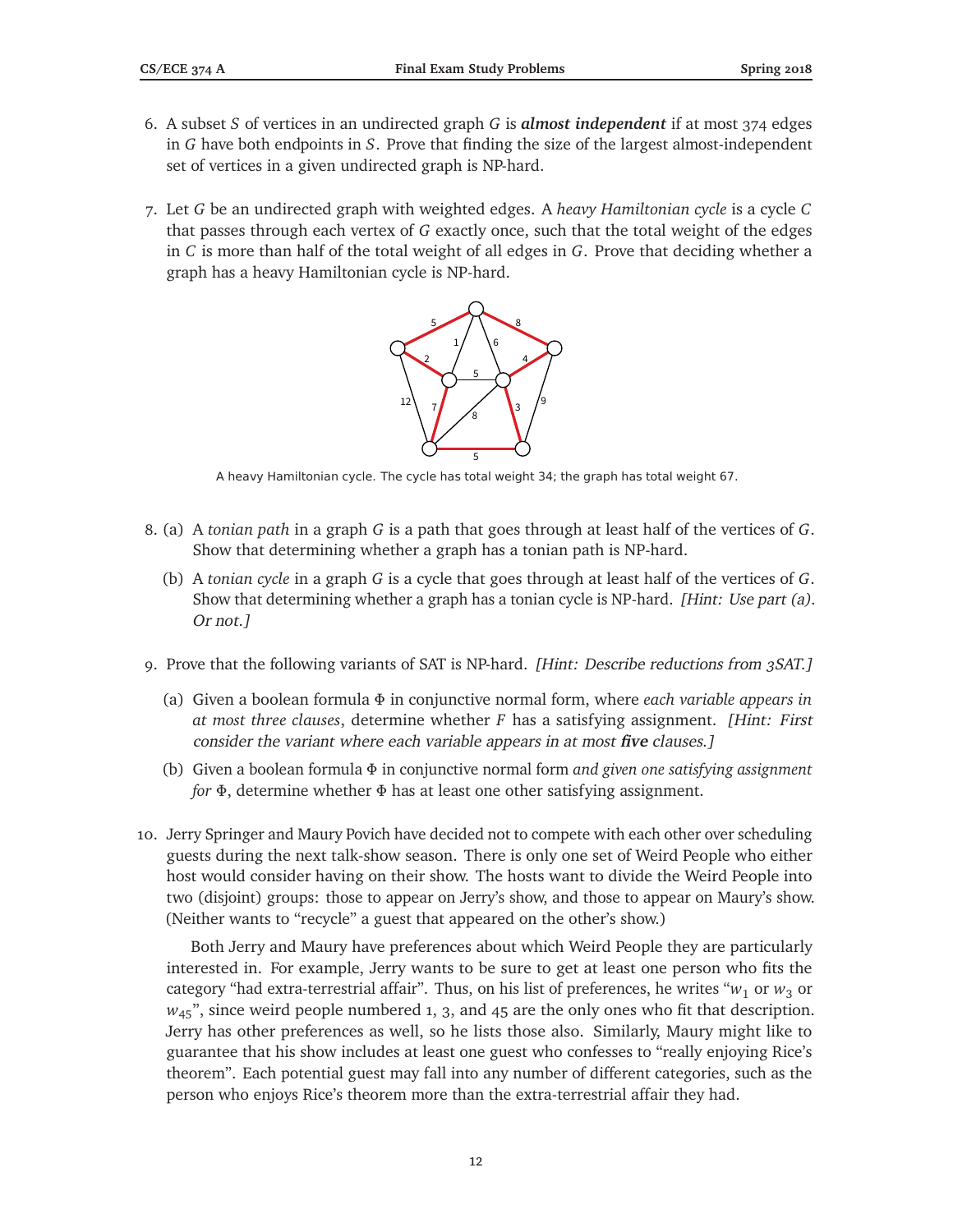Jerry and Maury each prepare a list reflecting all of their preferences. Each list contains a collection of statements of the form " $(w_i \text{ or } w_j \text{ or } w_k)$ ". Your task is to prove that it is NP-hard to find an assignment of weird guests to the two shows that satisfies all of Jerry's preferences and all of Maury's preferences.

- (a) The problem  $N$ oMIxEDCLAUSES3SAT is the special case of 3SAT where the input formula cannot contain a clause with both a negated variable and a non-negated variable. Prove that NoMIXEDCLAUSES3SAT is NP-hard. [Hint: Reduce from the standard 3SAT problem.]
- (b) Describe a polynomial-time reduction from NoMIXEDCLAUSES3SAT to TSA.
- 11. The president of Sham-Poobanana University is planning a Mardi Gras party for the university staff. His staff has a hierarchical structure; that is, the supervisor relation forms a directed, acyclic graph, with the president as the only source, and there is an edge from person *i* to person *j* in the graph if and only if person *i* is an immediate supervisor of person *j*. (Many people on the staff have multiple positions, and thus have several immediate supervisors.) In order to make the party fun for all guests, the president wants to ensure that if a person *i* attends, then none of *i*'s immediate supervisors can attend.

By mining each staff member's email and social media accounts, Sham-Poobanana University Human Resources has determined a "party-hound" rating for each staff member, which is a non-negative real number reflecting how likely it is that the person will leave the party wearing a monkey suit and a lampshade.

Show that it is NP-hard to determine a guest-list that *maximizes* the sum of the party-hound ratings of all invited guests, subject to the supervisor constraint.

[Hint: This problem can be solved in polynomial time when the input graph is a tree!]

12. Prove that the following problem (which we call March) is NP-hard. The input is a finite set  $S$ of strings, all of the same length *n*, over the alphabet  $\{0, 1, 2\}$ . The problem is to determine whether there is a string  $w \in \{0, 1\}^n$  such that for every string  $s \in S$ , the strings *s* and *w* have the same symbol in at least one position.

For example, given the set  $S = \{0.1220, 21110, 21120, 00211, 11101\}$ , the correct output is True, because the string  $w = 01001$  matches the first three strings of S in the second position, and matches the last two strings of *S* in the last position. On the other hand, given the set  $S = \{00, 11, 01, 10\}$ , the correct output is FALSE.

[Hint: Describe a reduction from SAT (or 3SAT)]

13. To celebrate the end of the semester, Professor Jarling want to treat himself to an ice-cream cone, at the *Polynomial House of Flavors*. For a fixed price, he can build a cone with as many scoops as he'd like. Because he has good balance (and because we want this problem to work out), assume that he can balance any number of scoops on top of the cone without it tipping over. He plans to eat the ice cream one scoop at a time, from top to bottom, and doesn't want more than one scoop of any flavor.

However, he realizes that eating a scoop of bubblegum ice cream immediately after the scoop of potatoes-and-gravy ice cream would be unpalatable; these two flavors clearly should not be placed next to each other in the stack. He has other similar constraints; certain pairs of flavors cannot be adjacent in the stack.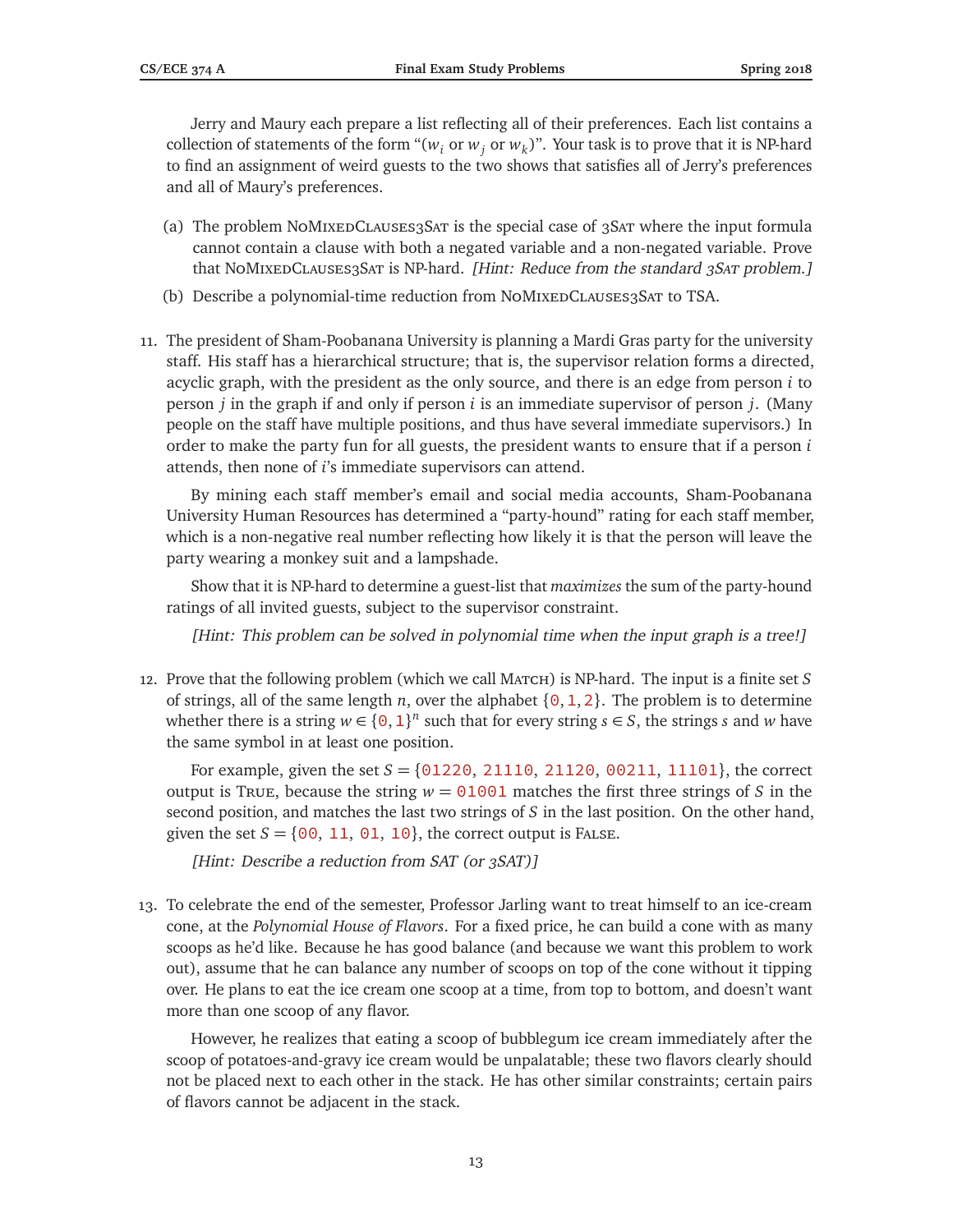He'd like to get as much ice cream as he can for the one fee by building the tallest cone possible that meets his flavor-incompatibility constraints. Prove that this problem is NP-hard.

- 14. At the end of every semester, Jeff needs to solve the following ExamDesign problem. He has a list of problems, and he knows for each problem which students will *really enjoy* that problem. He needs to choose a subset of problems for the exam such that for each student in the class, the exam includes at least one question that student will really enjoy. On the other hand, he does not want to spend the entire summer grading an exam with dozens of questions, so the exam must also contain as few questions as possible. Prove that the ExamDesign problem is NP-hard.
- 15. Which of the following results would resolve the P vs. NP question? Justify each answer with a short sentence or two.
	- (a) The construction of a polynomial time algorithm for some problem in NP.
	- (b) A polynomial-time reduction from 3SAT to the language  $\{0^n 1^n \mid n \ge 0\}$ .
	- (c) A polynomial-time reduction from  $\{0^n 1^n \mid n \ge 0\}$  to 3SAT.
	- (d) A polynomial-time reduction from 3CoLOR to MINVERTEXCOVER.
	- (e) The construction of a nondeterministic Turing machine that cannot be simulated by any deterministic Turing machine with the same running time.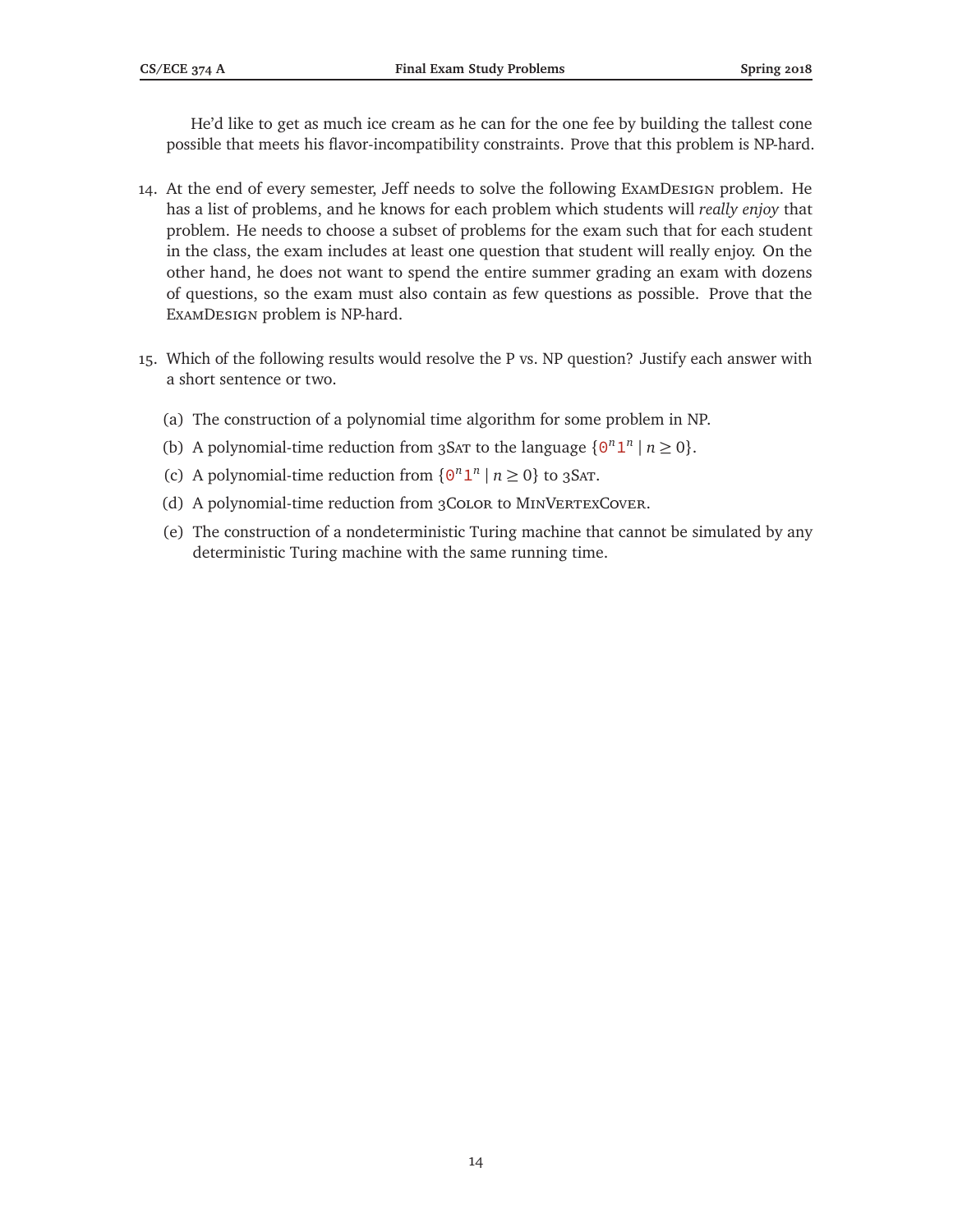**Some useful NP-hard problems.** You are welcome to use any of these in your own NP-hardness proofs, except of course for the specific problem you are trying to prove NP-hard. **CircuitSat:** Given a boolean circuit, are there any input values that make the circuit output True? **3Sat:** Given a boolean formula in conjunctive normal form, with exactly three distinct literals per clause, does the formula have a satisfying assignment? **MAXINDEPENDENTSET:** Given an undirected graph G, what is the size of the largest subset of vertices in *G* that have no edges among them? **MaxClique:** Given an undirected graph *G*, what is the size of the largest complete subgraph of *G*? **MinVertexCover:** Given an undirected graph *G*, what is the size of the smallest subset of vertices that touch every edge in *G*?  $\textbf{M}\textbf{n}\textbf{S}\textbf{F}\textbf{T}\textbf{C}\textbf{ov}\textbf{E}\textbf{R}$ : Given a collection of subsets  $S_1, S_2, \ldots, S_m$  of a set  $S$ , what is the size of the smallest subcollection whose union is *S*?  $\textbf{M}\textbf{I}\textbf{M}\textbf{I}\textbf{I}\textbf{T}\textbf{T}\textbf{I}\textbf{N}\textbf{G}\textbf{S}\textbf{E}\textbf{T}\textbf{:}$  Given a collection of subsets  $S_1, S_2, \ldots, S_m$  of a set  $S$ , what is the size of the smallest subset of *S* that intersects every subset *Si*? **3Color:** Given an undirected graph *G*, can its vertices be colored with three colors, so that every edge touches vertices with two different colors? **HamiltonianPath:** Given graph *G* (either directed or undirected), is there a path in *G* that visits every vertex exactly once? **HamiltonianCycle:** Given a graph *G* (either directed or undirected), is there a cycle in *G* that visits every vertex exactly once? **TravelingSalesman:** Given a graph *G* (either directed or undirected) with weighted edges, what is the minimum total weight of any Hamiltonian path/cycle in *G*? **LongestPath:** Given a graph *G* (either directed or undirected, possibly with weighted edges), what is the length of the longest simple path in *G*? **STEINERTREE:** Given an undirected graph *G* with some of the vertices marked, what is the minimum number of edges in a subtree of *G* that contains every marked vertex? **SubsetSum:** Given a set *X* of positive integers and an integer *k*, does *X* have a subset whose elements sum to *k*? **Partition:** Given a set *X* of positive integers, can *X* be partitioned into two subsets with the same sum? **3Partition:** Given a set *X* of 3*n* positive integers, can *X* be partitioned into *n* three-element subsets, all with the same sum?  $\textbf{InverseERLINEARPROGRAMMING: Given a matrix } A \in \mathbb{Z}^{n \times d}$  and two vectors  $b \in \mathbb{Z}^n$  and  $c \in Z^d$  , compute  $\max\{c \cdot x \mid Ax \leq b, x \geq 0, x \in \mathbb{Z}^d\}.$ FEASIBLEILP: Given a matrix  $A \in \mathbb{Z}^{n \times d}$  and a vector  $b \in \mathbb{Z}^n$ , determine whether the set of feasible integer points  $\max\{x\in\mathbb{Z}^d\;|\, Ax\leq b, x\geq 0\}$  is empty. **Draughts:** Given an *n*×*n* international draughts configuration, what is the largest number of pieces that can (and therefore must) be captured in a single move? **SuperMarioBrothers:** Given an *n* × *n* Super Mario Brothers level, can Mario reach the castle? **SteamedHams:** Aurora borealis? At this time of year, at this time of day, in this part of the country, localized entirely within your kitchen? May I see it?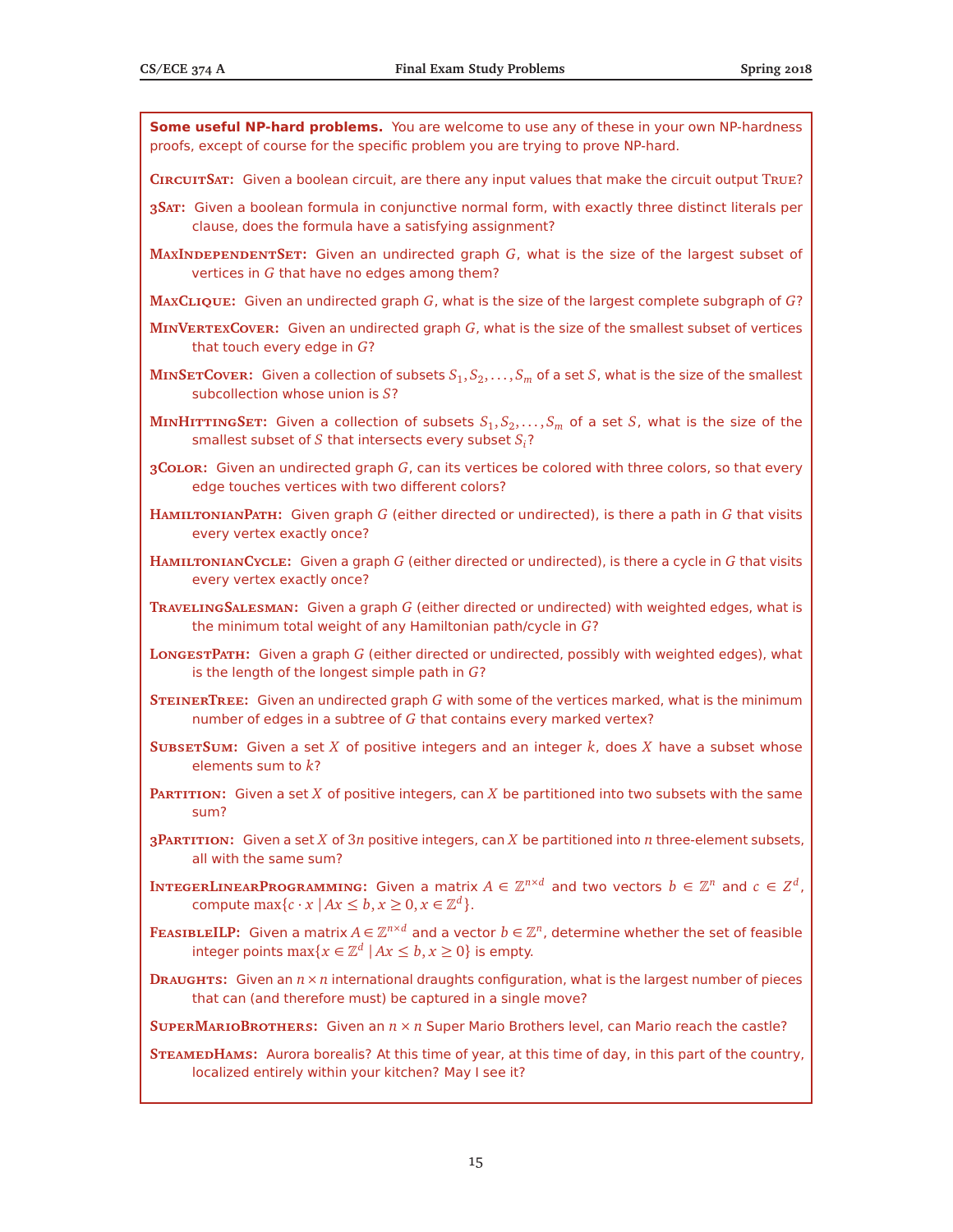### **Turing Machines and Undecidability**

For each of the following languages, either *sketch* an algorithm to decide that language or *prove* that the language is undecidable, using a diagonalization argument, a reduction argument, Rice's theorem, closure properties, or some combination of the above. Recall that  $w<sup>R</sup>$  denotes the reversal of string *w*.

1. ∅

- 2.  $\{ \Theta^n 1^n 2^n \mid n \geq 0 \}$
- 3.  ${A \in \{0,1\}^{n \times n} \mid n \ge 0 \text{ and } A \text{ is the adjacency matrix of a dag with } n \text{ vertices}}$
- 4.  ${A \in \{0,1\}^{n \times n} \mid n \ge 0 \text{ and } A \text{ is the adjacency matrix of a 3-colorable graph with } n \text{ vertices}}$
- 5.  $\left\{ \langle M \rangle \middle| M \text{ accepts } \langle M \rangle^R \right\}$
- 6.  $\{(M) | M \text{ accepts } \langle M \rangle^R\} \cap \{(M) | M \text{ rejects } \langle M \rangle^R\}$
- 7.  $\left\{ \langle M \rangle \# w \mid M \text{ accepts } ww^R \right\}$
- 8.  $\{M\}$  *M* accepts RICESTHEOREM}
- 9.  $\{(M) | M$  rejects RICESTHEOREM}
- 10.  $\{(M) | M$  accepts at least one palindrome}
- 11. Σ<sup>\*</sup> ∖ { $\langle M \rangle$  | *M* accepts at least one palindrome}
- 12.  $\{(M) | M \text{ rejects at least one palindrome}\}$
- 13.  $\{(M) | M \text{ accepts exactly one string of length } \ell, \text{ for each integer } \ell \geq 0\}$
- 14.  $\{(M) |$  Accept $(M)$  has an infinite fooling set}
- 15.  $\{(M) \# \langle M' \rangle \mid \text{Accept}(M) \cap \text{Accept}(M') \neq \emptyset\}$
- 16.  $\left\{ \langle M \rangle \#\langle M' \rangle \mid \text{AccEPT}(M) \oplus \text{REJECT}(M') \neq \varnothing \right\}$  Here  $\oplus$  means exclusive-or.
- 17.  $\{(M) \# w \mid M \text{ accepts } w \text{ in at most } 2^{|w|} \text{ steps}\}$
- 18.  $\left\{\langle M\rangle\ \right|\ \text{There is a string $w$ that $M$ accepts in at most $2^{|w|}$ steps\}$
- \*19.  $\{(M) \# w \mid M \text{ moves its head to the right on input } w\}$
- \*20.  $\left\{ \langle M \rangle \# w \mid M \text{ changes a symbol on its tape when given input } w \right\}$